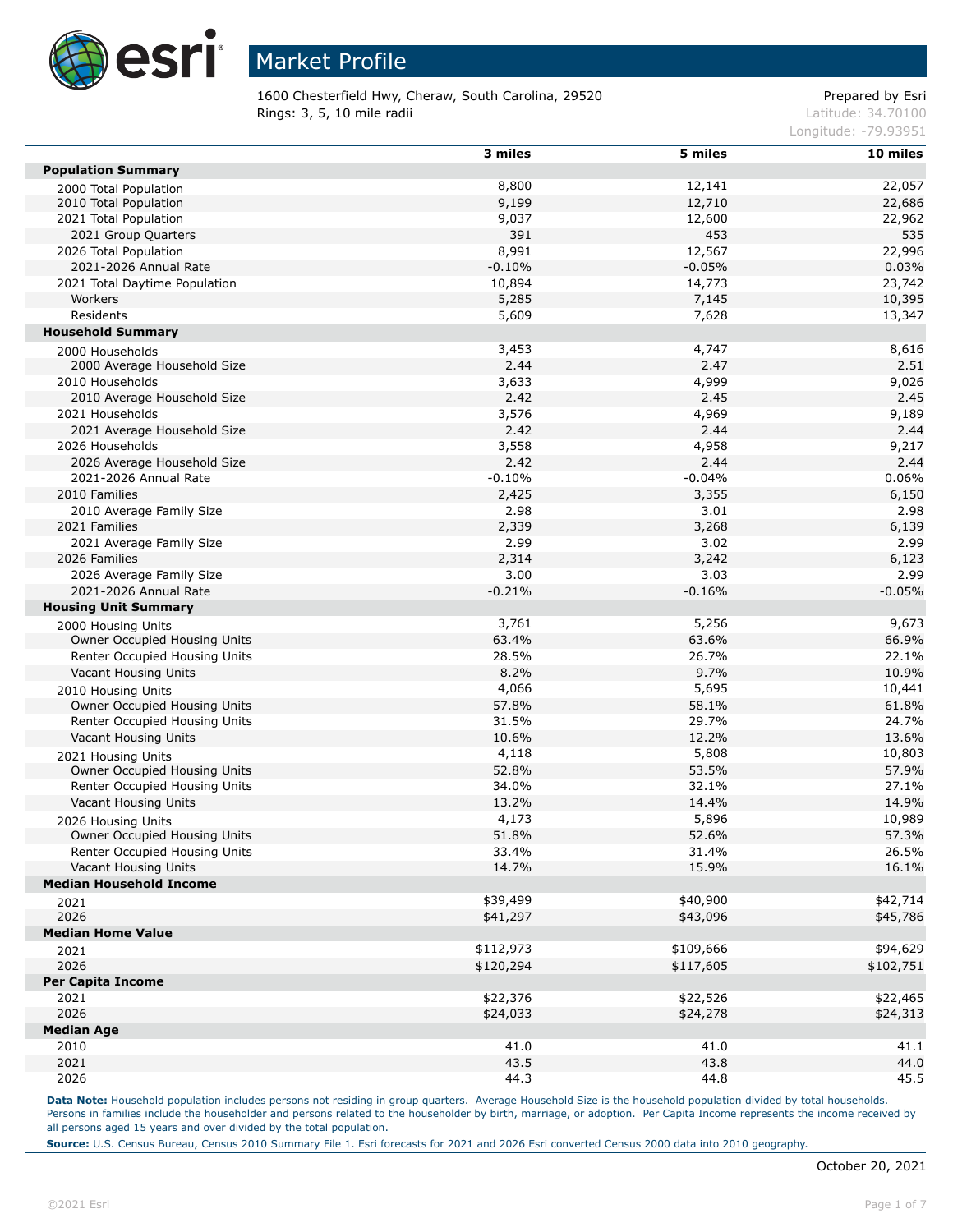

1600 Chesterfield Hwy, Cheraw, South Carolina, 29520 Prepared by Esri **Rings: 3, 5, 10 mile radii**  $\blacksquare$  **Rings: 3, 5, 10 mile radii**  $\blacksquare$ 

Longitude: -79.93951

|                                            | 3 miles      | 5 miles      | 10 miles     |
|--------------------------------------------|--------------|--------------|--------------|
| 2021 Households by Income                  |              |              |              |
| Household Income Base                      | 3,576        | 4,969        | 9,189        |
| $<$ \$15,000                               | 19.7%        | 18.9%        | 18.1%        |
| \$15,000 - \$24,999                        | 18.3%        | 17.7%        | 14.2%        |
| \$25,000 - \$34,999                        | 6.7%         | 6.7%         | 9.4%         |
| \$35,000 - \$49,999                        | 14.3%        | 14.2%        | 14.0%        |
| \$50,000 - \$74,999                        | 18.0%        | 18.6%        | 20.4%        |
| \$75,000 - \$99,999                        | 9.1%         | 9.3%         | 10.4%        |
| $$100,000 - $149,999$                      | 8.9%         | 10.1%        | 9.5%         |
| \$150,000 - \$199,999                      | 2.2%         | 2.2%         | 2.2%         |
| $$200,000+$                                | 2.8%         | 2.4%         | 1.8%         |
| Average Household Income                   | \$56,487     | \$56,588     | \$55,884     |
| 2026 Households by Income                  |              |              |              |
| Household Income Base                      | 3,558        | 4,958        | 9,217        |
| $<$ \$15,000                               | 18.5%        | 17.7%        | 16.7%        |
| $$15,000 - $24,999$                        | 17.9%        | 17.3%        | 13.8%        |
| \$25,000 - \$34,999                        | 6.8%         | 6.9%         | 9.3%         |
| \$35,000 - \$49,999                        | 13.6%        | 13.2%        | 13.1%        |
| \$50,000 - \$74,999                        | 18.4%        | 19.1%        | 21.1%        |
| \$75,000 - \$99,999                        | 9.6%         | 9.8%         | 11.2%        |
| $$100,000 - $149,999$                      | 9.5%         | 10.8%        | 10.3%        |
| \$150,000 - \$199,999                      | 2.8%         | 2.8%         | 2.7%         |
| \$200,000+                                 | 2.8%         | 2.4%         | 1.8%         |
| Average Household Income                   | \$60,702     | \$60,977     | \$60,394     |
| 2021 Owner Occupied Housing Units by Value |              |              |              |
| Total                                      | 2,175        | 3,107        | 6,259        |
| $<$ \$50,000                               | 14.7%        | 16.1%        | 22.1%        |
| \$50,000 - \$99,999                        | 28.3%        | 29.1%        | 31.2%        |
| $$100,000 - $149,999$                      | 26.8%        | 24.6%        | 19.2%        |
| \$150,000 - \$199,999                      | 14.3%        | 13.8%        | 13.0%        |
| \$200,000 - \$249,999                      | 2.2%         | 4.1%         |              |
| \$250,000 - \$299,999                      | 3.6%         | 3.3%         | 3.4%<br>2.9% |
|                                            |              |              |              |
| \$300,000 - \$399,999                      | 6.8%<br>1.1% | 6.5%<br>0.8% | 5.5%<br>0.9% |
| \$400,000 - \$499,999                      | 1.8%         | 1.6%         |              |
| \$500,000 - \$749,999                      | 0.0%         |              | 1.2%         |
| \$750,000 - \$999,999                      | 0.2%         | 0.0%<br>0.1% | 0.3%<br>0.1% |
| \$1,000,000 - \$1,499,999                  | 0.0%         | 0.0%         |              |
| \$1,500,000 - \$1,999,999                  |              |              | 0.0%         |
| $$2,000,000 +$<br>Average Home Value       | 0.1%         | 0.1%         | 0.1%         |
| 2026 Owner Occupied Housing Units by Value | \$143,031    | \$138,784    | \$127,713    |
|                                            |              |              | 6,300        |
| Total                                      | 2,163        | 3,104        |              |
| $<$ \$50,000                               | 12.8%        | 14.0%        | 19.4%        |
| \$50,000 - \$99,999                        | 26.4%        | 27.3%        | 29.6%        |
| $$100,000 - $149,999$                      | 26.8%        | 24.6%        | 19.5%        |
| \$150,000 - \$199,999                      | 13.7%        | 13.4%        | 13.0%        |
| \$200,000 - \$249,999                      | 2.2%         | 4.0%         | 3.4%         |
| \$250,000 - \$299,999                      | 4.2%         | 3.7%         | 3.3%         |
| \$300,000 - \$399,999                      | 9.9%         | 9.6%         | 8.1%         |
| \$400,000 - \$499,999                      | 1.6%         | 1.1%         | 1.4%         |
| \$500,000 - \$749,999                      | 2.4%         | 2.1%         | 1.8%         |
| \$750,000 - \$999,999                      | $0.0\%$      | $0.0\%$      | 0.3%         |
| \$1,000,000 - \$1,499,999                  | 0.1%         | 0.1%         | 0.0%         |
| \$1,500,000 - \$1,999,999                  | 0.0%         | $0.0\%$      | $0.0\%$      |
| $$2,000,000 +$                             | 0.0%         | 0.1%         | 0.0%         |
| Average Home Value                         | \$155,799    | \$151,482    | \$141,630    |

Data Note: Income represents the preceding year, expressed in current dollars. Household income includes wage and salary earnings, interest dividends, net rents, pensions, SSI and welfare payments, child support, and alimony.

**Source:** U.S. Census Bureau, Census 2010 Summary File 1. Esri forecasts for 2021 and 2026 Esri converted Census 2000 data into 2010 geography.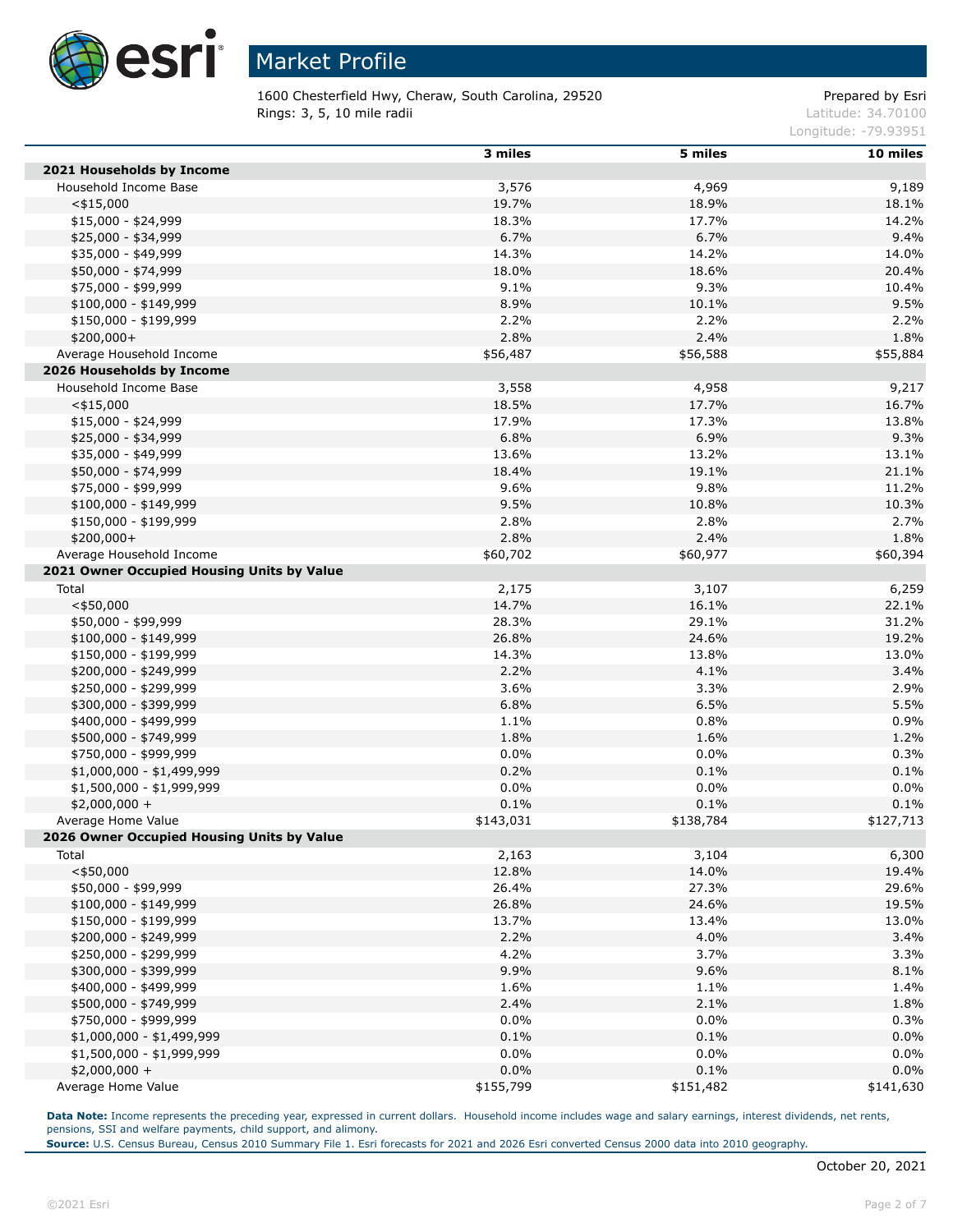

1600 Chesterfield Hwy, Cheraw, South Carolina, 29520 Prepared by Esri **Rings: 3, 5, 10 mile radii**  $\blacksquare$  **Rings: 3, 5, 10 mile radii**  $\blacksquare$ 

Longitude: -79.93951

|                        | 3 miles | 5 miles | 10 miles |
|------------------------|---------|---------|----------|
| 2010 Population by Age |         |         |          |
| Total                  | 9,201   | 12,710  | 22,687   |
| $0 - 4$                | 6.6%    | 6.4%    | 6.1%     |
| $5 - 9$                | 6.5%    | 6.5%    | 6.3%     |
| $10 - 14$              | 7.1%    | 7.1%    | 6.9%     |
| $15 - 24$              | 12.7%   | 12.8%   | 12.7%    |
| $25 - 34$              | 10.0%   | 9.9%    | 10.4%    |
| $35 - 44$              | 12.5%   | 12.7%   | 13.0%    |
| $45 - 54$              | 14.9%   | 15.1%   | 15.3%    |
| $55 - 64$              | 13.2%   | 13.8%   | 14.3%    |
| $65 - 74$              | 8.6%    | 8.5%    | 8.6%     |
| 75 - 84                | 5.8%    | 5.3%    | 4.8%     |
| $85 +$                 | 2.3%    | 2.0%    | 1.6%     |
| $18 +$                 | 75.4%   | 75.4%   | 76.0%    |
| 2021 Population by Age |         |         |          |
| Total                  | 9,038   | 12,600  | 22,963   |
| $0 - 4$                | 5.8%    | 5.6%    | 5.4%     |
| $5 - 9$                | 6.1%    | 6.0%    | 5.8%     |
| $10 - 14$              | 5.8%    | 5.8%    | 5.8%     |
| $15 - 24$              | 10.9%   | 10.8%   | 10.3%    |
| $25 - 34$              | 12.6%   | 12.6%   | 12.7%    |
| $35 - 44$              | 10.4%   | 10.5%   | 11.1%    |
| $45 - 54$              | 12.2%   | 12.5%   | 12.9%    |
| $55 - 64$              | 14.5%   | 14.7%   | 14.8%    |
| $65 - 74$              | 12.3%   | 12.7%   | 13.2%    |
| 75 - 84                | 6.7%    | 6.4%    | 6.0%     |
| $85 +$                 | 2.8%    | 2.5%    | 2.0%     |
| $18 +$                 | 79.0%   | 79.2%   | 79.7%    |
| 2026 Population by Age |         |         |          |
| Total                  | 8,990   | 12,567  | 22,997   |
| $0 - 4$                | 5.7%    | 5.5%    | 5.3%     |
| $5 - 9$                | 5.8%    | 5.7%    | 5.5%     |
| $10 - 14$              | 6.1%    | 6.0%    | 6.0%     |
| $15 - 24$              | 10.7%   | 10.5%   | 10.3%    |
| $25 - 34$              | 11.4%   | 11.3%   | 10.9%    |
| $35 - 44$              | 11.1%   | 11.1%   | 11.4%    |
| $45 - 54$              | 11.4%   | 11.6%   | 12.1%    |
| $55 - 64$              | 13.6%   | 13.8%   | 14.3%    |
| $65 - 74$              | 13.1%   | 13.6%   | 13.9%    |
| 75 - 84                | 8.2%    | 8.1%    | 8.0%     |
| $85 +$                 | 3.0%    | 2.6%    | 2.2%     |
| $18 +$                 | 79.1%   | 79.3%   | 79.7%    |
| 2010 Population by Sex |         |         |          |
| Males                  | 4,166   | 5,859   | 10,741   |
| Females                | 5,033   | 6,851   | 11,945   |
| 2021 Population by Sex |         |         |          |
| Males                  | 4,111   | 5,841   | 10,934   |
| Females                | 4,927   | 6,760   | 12,028   |
| 2026 Population by Sex |         |         |          |
| Males                  | 4,095   | 5,835   | 10,965   |
| Females                | 4,896   | 6,732   | 12,031   |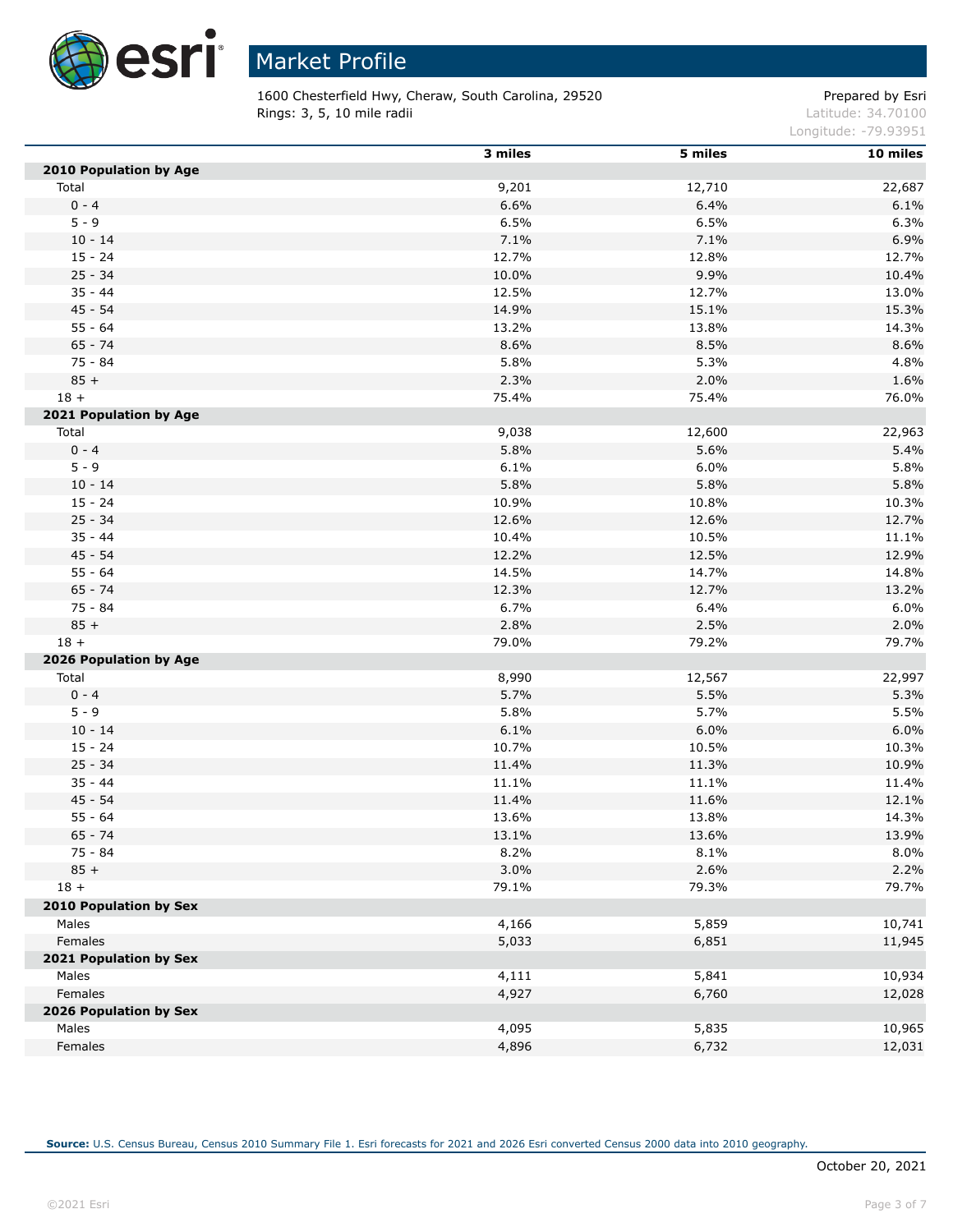

1600 Chesterfield Hwy, Cheraw, South Carolina, 29520 Prepared by Esri **Rings: 3, 5, 10 mile radii**  $\blacksquare$  **Rings: 3, 5, 10 mile radii**  $\blacksquare$ 

Longitude: -79.93951

|                                                    | 3 miles | 5 miles | 10 miles |
|----------------------------------------------------|---------|---------|----------|
| 2010 Population by Race/Ethnicity                  |         |         |          |
| Total                                              | 9,200   | 12,710  | 22,686   |
| White Alone                                        | 50.9%   | 51.2%   | 55.7%    |
| <b>Black Alone</b>                                 | 45.6%   | 45.3%   | 40.9%    |
| American Indian Alone                              | 0.7%    | 0.7%    | 0.8%     |
| Asian Alone                                        | 0.7%    | 0.7%    | 0.5%     |
| Pacific Islander Alone                             | 0.0%    | 0.0%    | 0.0%     |
| Some Other Race Alone                              | 0.4%    | 0.4%    | 0.5%     |
| Two or More Races                                  | 1.6%    | 1.6%    | 1.5%     |
| Hispanic Origin                                    | 1.0%    | 1.1%    | 1.1%     |
| Diversity Index                                    | 54.3    | 54.2    | 53.2     |
| 2021 Population by Race/Ethnicity                  |         |         |          |
| Total                                              | 9,037   | 12,601  | 22,963   |
| White Alone                                        | 50.4%   | 51.0%   | 55.5%    |
| <b>Black Alone</b>                                 | 44.6%   | 44.2%   | 39.9%    |
| American Indian Alone                              | 0.8%    | 0.8%    | 0.9%     |
| Asian Alone                                        | 1.3%    | 1.3%    | 0.9%     |
| Pacific Islander Alone                             | 0.0%    | 0.0%    | 0.0%     |
| Some Other Race Alone                              | 0.5%    | 0.5%    | 0.6%     |
| Two or More Races                                  | 2.3%    | 2.2%    | 2.1%     |
| Hispanic Origin                                    | 1.4%    | 1.4%    | 1.5%     |
| Diversity Index                                    | 55.8    | 55.7    | 54.6     |
| 2026 Population by Race/Ethnicity                  |         |         |          |
| Total                                              | 8,990   | 12,568  | 22,996   |
| White Alone                                        | 50.1%   | 50.7%   | 55.2%    |
| <b>Black Alone</b>                                 | 44.1%   | 43.6%   | 39.4%    |
| American Indian Alone                              | 0.8%    | 0.8%    | 1.0%     |
| Asian Alone                                        | 1.6%    | 1.6%    | 1.1%     |
| Pacific Islander Alone                             | 0.0%    | 0.0%    | 0.0%     |
| Some Other Race Alone                              | 0.6%    | 0.6%    | 0.7%     |
| Two or More Races                                  | 2.8%    | 2.7%    | 2.5%     |
| Hispanic Origin                                    | 1.5%    | 1.6%    | 1.7%     |
| Diversity Index                                    | 56.8    | 56.6    | 55.4     |
| 2010 Population by Relationship and Household Type |         |         |          |
| Total                                              | 9,199   | 12,710  | 22,687   |
| In Households                                      | 95.7%   | 96.4%   | 97.6%    |
| In Family Households                               | 81.0%   | 81.8%   | 83.3%    |
| Householder                                        | 26.3%   | 26.6%   | 27.2%    |
| Spouse                                             | 15.2%   | 15.7%   | 16.7%    |
| Child                                              | 33.4%   | 33.4%   | 33.1%    |
| Other relative                                     | 3.7%    | 3.8%    | 3.9%     |
| Nonrelative                                        | 2.5%    | 2.4%    | 2.4%     |
| In Nonfamily Households                            | 14.7%   | 14.6%   | 14.3%    |
| In Group Quarters                                  | 4.3%    | 3.6%    | 2.4%     |
| <b>Institutionalized Population</b>                | 3.1%    | 2.3%    | 1.5%     |
| Noninstitutionalized Population                    | 1.1%    | 1.3%    | 0.9%     |

Data Note: Persons of Hispanic Origin may be of any race. The Diversity Index measures the probability that two people from the same area will be from different race/ ethnic groups. **Source:** U.S. Census Bureau, Census 2010 Summary File 1. Esri forecasts for 2021 and 2026 Esri converted Census 2000 data into 2010 geography.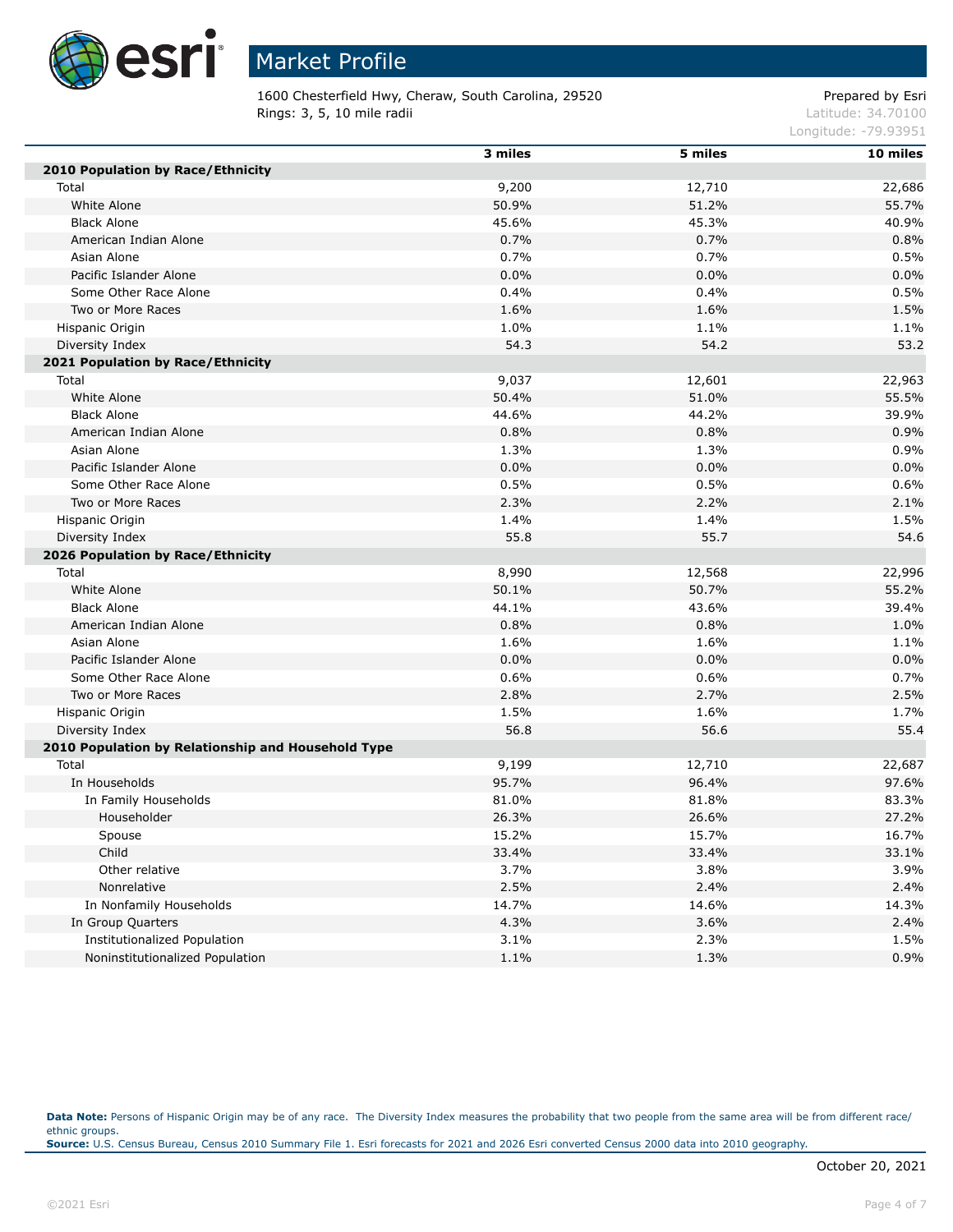

## Market Profile

1600 Chesterfield Hwy, Cheraw, South Carolina, 29520 Prepared by Esri **Rings: 3, 5, 10 mile radii**  $\blacksquare$  **Rings: 3, 5, 10 mile radii**  $\blacksquare$ 

Longitude: -79.93951

|                                               | 3 miles | 5 miles | 10 miles |
|-----------------------------------------------|---------|---------|----------|
| 2021 Population 25+ by Educational Attainment |         |         |          |
| Total                                         | 6,459   | 9,055   | 16,683   |
| Less than 9th Grade                           | 6.9%    | 6.4%    | 6.6%     |
| 9th - 12th Grade, No Diploma                  | 16.6%   | 15.9%   | 14.2%    |
| High School Graduate                          | 31.6%   | 33.0%   | 34.3%    |
| GED/Alternative Credential                    | $3.2\%$ | 2.9%    | 3.4%     |
| Some College, No Degree                       | 15.4%   | 16.9%   | 18.2%    |
| Associate Degree                              | 9.0%    | 8.3%    | 8.8%     |
| Bachelor's Degree                             | 13.0%   | 12.6%   | 10.3%    |
| Graduate/Professional Degree                  | 4.4%    | 4.1%    | 4.2%     |
| 2021 Population 15+ by Marital Status         |         |         |          |
| Total                                         | 7,448   | 10,412  | 19,057   |
| <b>Never Married</b>                          | 34.9%   | 32.9%   | 31.1%    |
| Married                                       | 47.1%   | 49.1%   | 49.8%    |
| Widowed                                       | 8.9%    | 8.9%    | 9.1%     |
| Divorced                                      | 9.1%    | 9.2%    | 10.0%    |
|                                               |         |         |          |
| 2021 Civilian Population 16+ in Labor Force   |         |         |          |
| Civilian Population 16+                       | 3,842   | 5,538   | 10,490   |
| Population 16+ Employed                       | 89.6%   | 90.4%   | 91.8%    |
| Population 16+ Unemployment rate              | 10.4%   | 9.6%    | 8.2%     |
| Population 16-24 Employed                     | 11.4%   | 10.1%   | 10.3%    |
| Population 16-24 Unemployment rate            | 30.0%   | 33.3%   | 24.6%    |
| Population 25-54 Employed                     | 59.8%   | 60.2%   | 60.6%    |
| Population 25-54 Unemployment rate            | 9.6%    | 8.1%    | 8.0%     |
| Population 55-64 Employed                     | 20.7%   | 20.4%   | 19.4%    |
| Population 55-64 Unemployment rate            | 1.8%    | 1.4%    | 1.7%     |
| Population 65+ Employed                       | 8.1%    | 9.3%    | 9.6%     |
| Population 65+ Unemployment rate              | 0.0%    | 0.0%    | 0.0%     |
| 2021 Employed Population 16+ by Industry      |         |         |          |
| Total                                         | 3,442   | 5,006   | 9,626    |
| Agriculture/Mining                            | 0.7%    | 0.6%    | 1.1%     |
| Construction                                  | 1.5%    | 3.1%    | 5.3%     |
| Manufacturing                                 | 28.2%   | 28.7%   | 27.4%    |
| Wholesale Trade                               | 0.0%    | 0.2%    | 1.9%     |
| Retail Trade                                  | 8.8%    | 8.6%    | 9.7%     |
| Transportation/Utilities                      | 3.5%    | 3.7%    | 4.6%     |
| Information                                   | 0.9%    | 1.2%    | 0.9%     |
| Finance/Insurance/Real Estate                 | 4.8%    | 4.2%    | 2.6%     |
| <b>Services</b>                               | 42.4%   | 42.2%   | 39.7%    |
| <b>Public Administration</b>                  | 9.1%    | 7.4%    | 6.6%     |
| 2021 Employed Population 16+ by Occupation    |         |         |          |
| Total                                         | 3,440   | 5,008   | 9,628    |
| White Collar                                  | 50.2%   | 50.0%   | 48.5%    |
| Management/Business/Financial                 | 11.4%   | 11.6%   | 10.4%    |
| Professional                                  | 22.9%   | 22.0%   | 19.7%    |
| Sales                                         | 6.4%    | 6.3%    | 6.7%     |
| Administrative Support                        | 9.4%    | 10.1%   | 11.7%    |
| <b>Services</b>                               | 17.0%   | 16.8%   | 16.5%    |
| <b>Blue Collar</b>                            | 32.7%   | 33.2%   | 35.0%    |
| Farming/Forestry/Fishing                      | 1.5%    | 1.1%    | 1.1%     |
| Construction/Extraction                       | 1.6%    | 3.1%    | 4.3%     |
| Installation/Maintenance/Repair               | 2.4%    | 3.4%    | 5.4%     |
| Production                                    | 22.1%   | 20.3%   | 17.0%    |
|                                               |         |         |          |
| Transportation/Material Moving                | 5.2%    | 5.3%    | 7.1%     |

**Source:** U.S. Census Bureau, Census 2010 Summary File 1. Esri forecasts for 2021 and 2026 Esri converted Census 2000 data into 2010 geography.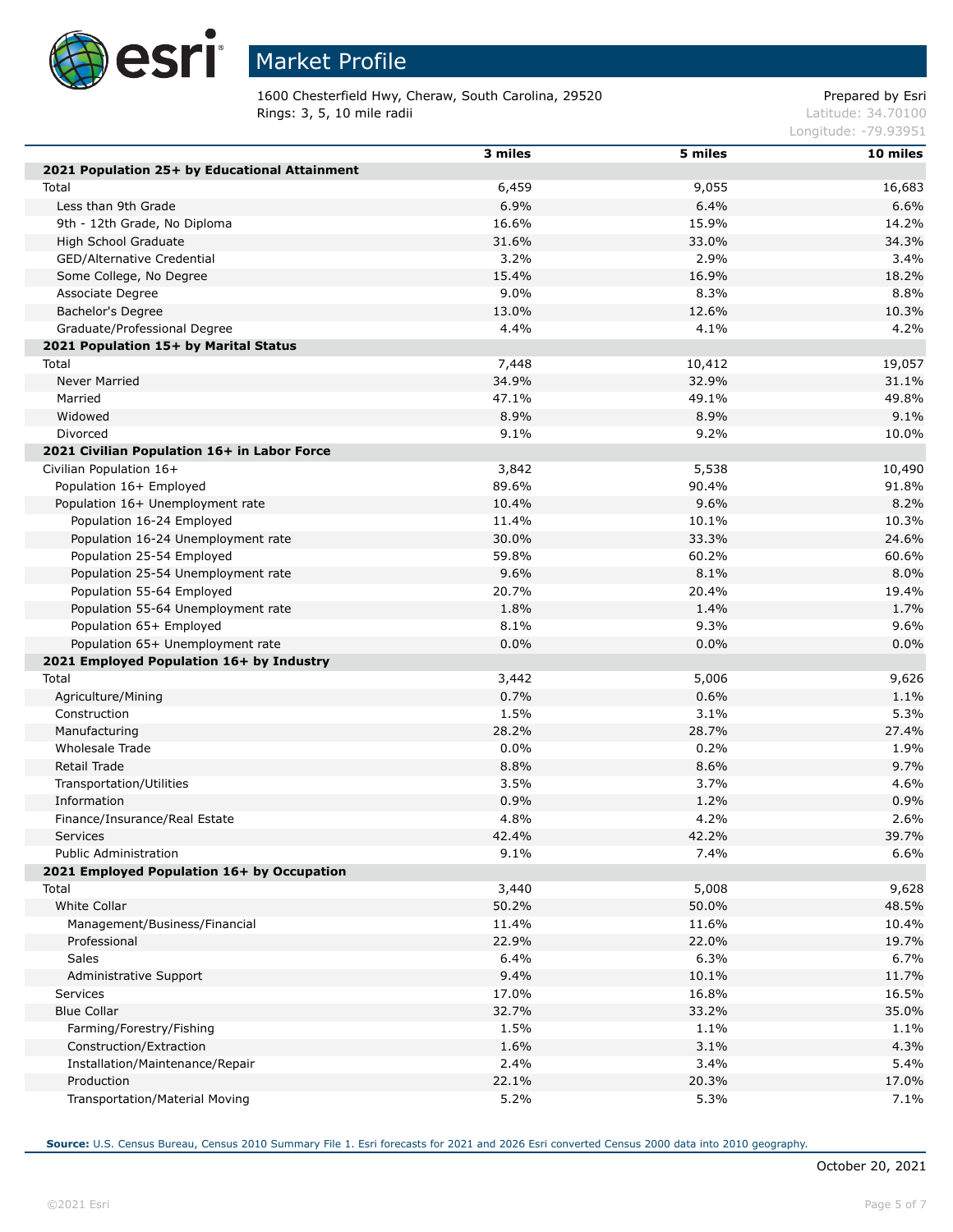

1600 Chesterfield Hwy, Cheraw, South Carolina, 29520 Prepared by Esri **Rings: 3, 5, 10 mile radii**  $\blacksquare$  **Rings: 3, 5, 10 mile radii**  $\blacksquare$ 

Longitude: -79.93951

| 2010 Households by Type<br>4,999<br>Total<br>3,633<br>9,026<br>29.9%<br>29.5%<br>28.5%<br>Households with 1 Person<br>70.5%<br>Households with 2+ People<br>70.1%<br>71.5%<br>66.7%<br>67.1%<br>68.1%<br>Family Households<br>38.5%<br>39.5%<br>Husband-wife Families<br>41.9%<br>With Related Children<br>15.0%<br>15.4%<br>16.5%<br>Other Family (No Spouse Present)<br>28.3%<br>27.6%<br>26.2%<br>4.6%<br>4.7%<br>5.3%<br>Other Family with Male Householder<br>With Related Children<br>2.6%<br>2.6%<br>2.8%<br>23.7%<br>22.9%<br>20.9%<br>Other Family with Female Householder<br>16.2%<br>15.5%<br>13.7%<br>With Related Children<br>Nonfamily Households<br>3.4%<br>3.4%<br>3.4%<br>All Households with Children<br>34.1%<br>33.4%<br>33.8%<br>5.9%<br>6.0%<br>5.9%<br>Multigenerational Households<br>Unmarried Partner Households<br>5.8%<br>5.6%<br>5.7%<br>5.3%<br>5.2%<br>5.3%<br>Male-female<br>0.5%<br>0.5%<br>0.5%<br>Same-sex<br>2010 Households by Size<br>3,634<br>5,000<br>Total<br>9,026<br>29.9%<br>29.5%<br>28.5%<br>1 Person Household<br>31.7%<br>2 Person Household<br>32.1%<br>32.6%<br>18.6%<br>18.4%<br>3 Person Household<br>18.4%<br>4 Person Household<br>11.4%<br>11.4%<br>12.0%<br>5.2%<br>5.3%<br>5.2%<br>5 Person Household<br>1.8%<br>2.0%<br>6 Person Household<br>1.9%<br>1.5%<br>7 + Person Household<br>1.4%<br>1.3%<br>2010 Households by Tenure and Mortgage Status<br>Total<br>3,633<br>4,999<br>9,026<br>64.7%<br>66.2%<br>Owner Occupied<br>71.4%<br>Owned with a Mortgage/Loan<br>36.9%<br>36.8%<br>36.9%<br>Owned Free and Clear<br>27.9%<br>29.4%<br>34.6%<br>35.3%<br>Renter Occupied<br>33.8%<br>28.6%<br>2021 Affordability, Mortgage and Wealth<br>210<br>223<br>269<br>Housing Affordability Index<br>12.0%<br>11.2%<br>9.3%<br>Percent of Income for Mortgage<br>Wealth Index<br>50<br>49<br>47<br>2010 Housing Units By Urban/ Rural Status<br>4,066<br>5,695<br>10,441<br><b>Total Housing Units</b><br>0.0%<br>0.0%<br>0.0%<br>Housing Units Inside Urbanized Area<br>Housing Units Inside Urbanized Cluster<br>63.4%<br>35.3%<br>73.1%<br>26.9%<br><b>Rural Housing Units</b><br>36.6%<br>64.7%<br>2010 Population By Urban/ Rural Status<br><b>Total Population</b><br>9,199<br>12,710<br>22,686<br>Population Inside Urbanized Area<br>$0.0\%$<br>0.0%<br>0.0%<br>72.8%<br>62.9%<br>35.9%<br>Population Inside Urbanized Cluster<br><b>Rural Population</b><br>27.2%<br>37.1%<br>64.1% | 3 miles | 5 miles | 10 miles |
|----------------------------------------------------------------------------------------------------------------------------------------------------------------------------------------------------------------------------------------------------------------------------------------------------------------------------------------------------------------------------------------------------------------------------------------------------------------------------------------------------------------------------------------------------------------------------------------------------------------------------------------------------------------------------------------------------------------------------------------------------------------------------------------------------------------------------------------------------------------------------------------------------------------------------------------------------------------------------------------------------------------------------------------------------------------------------------------------------------------------------------------------------------------------------------------------------------------------------------------------------------------------------------------------------------------------------------------------------------------------------------------------------------------------------------------------------------------------------------------------------------------------------------------------------------------------------------------------------------------------------------------------------------------------------------------------------------------------------------------------------------------------------------------------------------------------------------------------------------------------------------------------------------------------------------------------------------------------------------------------------------------------------------------------------------------------------------------------------------------------------------------------------------------------------------------------------------------------------------------------------------------------------------------------------------------------------------------------------------------------------------------------------------------------------------------------------|---------|---------|----------|
|                                                                                                                                                                                                                                                                                                                                                                                                                                                                                                                                                                                                                                                                                                                                                                                                                                                                                                                                                                                                                                                                                                                                                                                                                                                                                                                                                                                                                                                                                                                                                                                                                                                                                                                                                                                                                                                                                                                                                                                                                                                                                                                                                                                                                                                                                                                                                                                                                                                    |         |         |          |
|                                                                                                                                                                                                                                                                                                                                                                                                                                                                                                                                                                                                                                                                                                                                                                                                                                                                                                                                                                                                                                                                                                                                                                                                                                                                                                                                                                                                                                                                                                                                                                                                                                                                                                                                                                                                                                                                                                                                                                                                                                                                                                                                                                                                                                                                                                                                                                                                                                                    |         |         |          |
|                                                                                                                                                                                                                                                                                                                                                                                                                                                                                                                                                                                                                                                                                                                                                                                                                                                                                                                                                                                                                                                                                                                                                                                                                                                                                                                                                                                                                                                                                                                                                                                                                                                                                                                                                                                                                                                                                                                                                                                                                                                                                                                                                                                                                                                                                                                                                                                                                                                    |         |         |          |
|                                                                                                                                                                                                                                                                                                                                                                                                                                                                                                                                                                                                                                                                                                                                                                                                                                                                                                                                                                                                                                                                                                                                                                                                                                                                                                                                                                                                                                                                                                                                                                                                                                                                                                                                                                                                                                                                                                                                                                                                                                                                                                                                                                                                                                                                                                                                                                                                                                                    |         |         |          |
|                                                                                                                                                                                                                                                                                                                                                                                                                                                                                                                                                                                                                                                                                                                                                                                                                                                                                                                                                                                                                                                                                                                                                                                                                                                                                                                                                                                                                                                                                                                                                                                                                                                                                                                                                                                                                                                                                                                                                                                                                                                                                                                                                                                                                                                                                                                                                                                                                                                    |         |         |          |
|                                                                                                                                                                                                                                                                                                                                                                                                                                                                                                                                                                                                                                                                                                                                                                                                                                                                                                                                                                                                                                                                                                                                                                                                                                                                                                                                                                                                                                                                                                                                                                                                                                                                                                                                                                                                                                                                                                                                                                                                                                                                                                                                                                                                                                                                                                                                                                                                                                                    |         |         |          |
|                                                                                                                                                                                                                                                                                                                                                                                                                                                                                                                                                                                                                                                                                                                                                                                                                                                                                                                                                                                                                                                                                                                                                                                                                                                                                                                                                                                                                                                                                                                                                                                                                                                                                                                                                                                                                                                                                                                                                                                                                                                                                                                                                                                                                                                                                                                                                                                                                                                    |         |         |          |
|                                                                                                                                                                                                                                                                                                                                                                                                                                                                                                                                                                                                                                                                                                                                                                                                                                                                                                                                                                                                                                                                                                                                                                                                                                                                                                                                                                                                                                                                                                                                                                                                                                                                                                                                                                                                                                                                                                                                                                                                                                                                                                                                                                                                                                                                                                                                                                                                                                                    |         |         |          |
|                                                                                                                                                                                                                                                                                                                                                                                                                                                                                                                                                                                                                                                                                                                                                                                                                                                                                                                                                                                                                                                                                                                                                                                                                                                                                                                                                                                                                                                                                                                                                                                                                                                                                                                                                                                                                                                                                                                                                                                                                                                                                                                                                                                                                                                                                                                                                                                                                                                    |         |         |          |
|                                                                                                                                                                                                                                                                                                                                                                                                                                                                                                                                                                                                                                                                                                                                                                                                                                                                                                                                                                                                                                                                                                                                                                                                                                                                                                                                                                                                                                                                                                                                                                                                                                                                                                                                                                                                                                                                                                                                                                                                                                                                                                                                                                                                                                                                                                                                                                                                                                                    |         |         |          |
|                                                                                                                                                                                                                                                                                                                                                                                                                                                                                                                                                                                                                                                                                                                                                                                                                                                                                                                                                                                                                                                                                                                                                                                                                                                                                                                                                                                                                                                                                                                                                                                                                                                                                                                                                                                                                                                                                                                                                                                                                                                                                                                                                                                                                                                                                                                                                                                                                                                    |         |         |          |
|                                                                                                                                                                                                                                                                                                                                                                                                                                                                                                                                                                                                                                                                                                                                                                                                                                                                                                                                                                                                                                                                                                                                                                                                                                                                                                                                                                                                                                                                                                                                                                                                                                                                                                                                                                                                                                                                                                                                                                                                                                                                                                                                                                                                                                                                                                                                                                                                                                                    |         |         |          |
|                                                                                                                                                                                                                                                                                                                                                                                                                                                                                                                                                                                                                                                                                                                                                                                                                                                                                                                                                                                                                                                                                                                                                                                                                                                                                                                                                                                                                                                                                                                                                                                                                                                                                                                                                                                                                                                                                                                                                                                                                                                                                                                                                                                                                                                                                                                                                                                                                                                    |         |         |          |
|                                                                                                                                                                                                                                                                                                                                                                                                                                                                                                                                                                                                                                                                                                                                                                                                                                                                                                                                                                                                                                                                                                                                                                                                                                                                                                                                                                                                                                                                                                                                                                                                                                                                                                                                                                                                                                                                                                                                                                                                                                                                                                                                                                                                                                                                                                                                                                                                                                                    |         |         |          |
|                                                                                                                                                                                                                                                                                                                                                                                                                                                                                                                                                                                                                                                                                                                                                                                                                                                                                                                                                                                                                                                                                                                                                                                                                                                                                                                                                                                                                                                                                                                                                                                                                                                                                                                                                                                                                                                                                                                                                                                                                                                                                                                                                                                                                                                                                                                                                                                                                                                    |         |         |          |
|                                                                                                                                                                                                                                                                                                                                                                                                                                                                                                                                                                                                                                                                                                                                                                                                                                                                                                                                                                                                                                                                                                                                                                                                                                                                                                                                                                                                                                                                                                                                                                                                                                                                                                                                                                                                                                                                                                                                                                                                                                                                                                                                                                                                                                                                                                                                                                                                                                                    |         |         |          |
|                                                                                                                                                                                                                                                                                                                                                                                                                                                                                                                                                                                                                                                                                                                                                                                                                                                                                                                                                                                                                                                                                                                                                                                                                                                                                                                                                                                                                                                                                                                                                                                                                                                                                                                                                                                                                                                                                                                                                                                                                                                                                                                                                                                                                                                                                                                                                                                                                                                    |         |         |          |
|                                                                                                                                                                                                                                                                                                                                                                                                                                                                                                                                                                                                                                                                                                                                                                                                                                                                                                                                                                                                                                                                                                                                                                                                                                                                                                                                                                                                                                                                                                                                                                                                                                                                                                                                                                                                                                                                                                                                                                                                                                                                                                                                                                                                                                                                                                                                                                                                                                                    |         |         |          |
|                                                                                                                                                                                                                                                                                                                                                                                                                                                                                                                                                                                                                                                                                                                                                                                                                                                                                                                                                                                                                                                                                                                                                                                                                                                                                                                                                                                                                                                                                                                                                                                                                                                                                                                                                                                                                                                                                                                                                                                                                                                                                                                                                                                                                                                                                                                                                                                                                                                    |         |         |          |
|                                                                                                                                                                                                                                                                                                                                                                                                                                                                                                                                                                                                                                                                                                                                                                                                                                                                                                                                                                                                                                                                                                                                                                                                                                                                                                                                                                                                                                                                                                                                                                                                                                                                                                                                                                                                                                                                                                                                                                                                                                                                                                                                                                                                                                                                                                                                                                                                                                                    |         |         |          |
|                                                                                                                                                                                                                                                                                                                                                                                                                                                                                                                                                                                                                                                                                                                                                                                                                                                                                                                                                                                                                                                                                                                                                                                                                                                                                                                                                                                                                                                                                                                                                                                                                                                                                                                                                                                                                                                                                                                                                                                                                                                                                                                                                                                                                                                                                                                                                                                                                                                    |         |         |          |
|                                                                                                                                                                                                                                                                                                                                                                                                                                                                                                                                                                                                                                                                                                                                                                                                                                                                                                                                                                                                                                                                                                                                                                                                                                                                                                                                                                                                                                                                                                                                                                                                                                                                                                                                                                                                                                                                                                                                                                                                                                                                                                                                                                                                                                                                                                                                                                                                                                                    |         |         |          |
|                                                                                                                                                                                                                                                                                                                                                                                                                                                                                                                                                                                                                                                                                                                                                                                                                                                                                                                                                                                                                                                                                                                                                                                                                                                                                                                                                                                                                                                                                                                                                                                                                                                                                                                                                                                                                                                                                                                                                                                                                                                                                                                                                                                                                                                                                                                                                                                                                                                    |         |         |          |
|                                                                                                                                                                                                                                                                                                                                                                                                                                                                                                                                                                                                                                                                                                                                                                                                                                                                                                                                                                                                                                                                                                                                                                                                                                                                                                                                                                                                                                                                                                                                                                                                                                                                                                                                                                                                                                                                                                                                                                                                                                                                                                                                                                                                                                                                                                                                                                                                                                                    |         |         |          |
|                                                                                                                                                                                                                                                                                                                                                                                                                                                                                                                                                                                                                                                                                                                                                                                                                                                                                                                                                                                                                                                                                                                                                                                                                                                                                                                                                                                                                                                                                                                                                                                                                                                                                                                                                                                                                                                                                                                                                                                                                                                                                                                                                                                                                                                                                                                                                                                                                                                    |         |         |          |
|                                                                                                                                                                                                                                                                                                                                                                                                                                                                                                                                                                                                                                                                                                                                                                                                                                                                                                                                                                                                                                                                                                                                                                                                                                                                                                                                                                                                                                                                                                                                                                                                                                                                                                                                                                                                                                                                                                                                                                                                                                                                                                                                                                                                                                                                                                                                                                                                                                                    |         |         |          |
|                                                                                                                                                                                                                                                                                                                                                                                                                                                                                                                                                                                                                                                                                                                                                                                                                                                                                                                                                                                                                                                                                                                                                                                                                                                                                                                                                                                                                                                                                                                                                                                                                                                                                                                                                                                                                                                                                                                                                                                                                                                                                                                                                                                                                                                                                                                                                                                                                                                    |         |         |          |
|                                                                                                                                                                                                                                                                                                                                                                                                                                                                                                                                                                                                                                                                                                                                                                                                                                                                                                                                                                                                                                                                                                                                                                                                                                                                                                                                                                                                                                                                                                                                                                                                                                                                                                                                                                                                                                                                                                                                                                                                                                                                                                                                                                                                                                                                                                                                                                                                                                                    |         |         |          |
|                                                                                                                                                                                                                                                                                                                                                                                                                                                                                                                                                                                                                                                                                                                                                                                                                                                                                                                                                                                                                                                                                                                                                                                                                                                                                                                                                                                                                                                                                                                                                                                                                                                                                                                                                                                                                                                                                                                                                                                                                                                                                                                                                                                                                                                                                                                                                                                                                                                    |         |         |          |
|                                                                                                                                                                                                                                                                                                                                                                                                                                                                                                                                                                                                                                                                                                                                                                                                                                                                                                                                                                                                                                                                                                                                                                                                                                                                                                                                                                                                                                                                                                                                                                                                                                                                                                                                                                                                                                                                                                                                                                                                                                                                                                                                                                                                                                                                                                                                                                                                                                                    |         |         |          |
|                                                                                                                                                                                                                                                                                                                                                                                                                                                                                                                                                                                                                                                                                                                                                                                                                                                                                                                                                                                                                                                                                                                                                                                                                                                                                                                                                                                                                                                                                                                                                                                                                                                                                                                                                                                                                                                                                                                                                                                                                                                                                                                                                                                                                                                                                                                                                                                                                                                    |         |         |          |
|                                                                                                                                                                                                                                                                                                                                                                                                                                                                                                                                                                                                                                                                                                                                                                                                                                                                                                                                                                                                                                                                                                                                                                                                                                                                                                                                                                                                                                                                                                                                                                                                                                                                                                                                                                                                                                                                                                                                                                                                                                                                                                                                                                                                                                                                                                                                                                                                                                                    |         |         |          |
|                                                                                                                                                                                                                                                                                                                                                                                                                                                                                                                                                                                                                                                                                                                                                                                                                                                                                                                                                                                                                                                                                                                                                                                                                                                                                                                                                                                                                                                                                                                                                                                                                                                                                                                                                                                                                                                                                                                                                                                                                                                                                                                                                                                                                                                                                                                                                                                                                                                    |         |         |          |
|                                                                                                                                                                                                                                                                                                                                                                                                                                                                                                                                                                                                                                                                                                                                                                                                                                                                                                                                                                                                                                                                                                                                                                                                                                                                                                                                                                                                                                                                                                                                                                                                                                                                                                                                                                                                                                                                                                                                                                                                                                                                                                                                                                                                                                                                                                                                                                                                                                                    |         |         |          |
|                                                                                                                                                                                                                                                                                                                                                                                                                                                                                                                                                                                                                                                                                                                                                                                                                                                                                                                                                                                                                                                                                                                                                                                                                                                                                                                                                                                                                                                                                                                                                                                                                                                                                                                                                                                                                                                                                                                                                                                                                                                                                                                                                                                                                                                                                                                                                                                                                                                    |         |         |          |
|                                                                                                                                                                                                                                                                                                                                                                                                                                                                                                                                                                                                                                                                                                                                                                                                                                                                                                                                                                                                                                                                                                                                                                                                                                                                                                                                                                                                                                                                                                                                                                                                                                                                                                                                                                                                                                                                                                                                                                                                                                                                                                                                                                                                                                                                                                                                                                                                                                                    |         |         |          |
|                                                                                                                                                                                                                                                                                                                                                                                                                                                                                                                                                                                                                                                                                                                                                                                                                                                                                                                                                                                                                                                                                                                                                                                                                                                                                                                                                                                                                                                                                                                                                                                                                                                                                                                                                                                                                                                                                                                                                                                                                                                                                                                                                                                                                                                                                                                                                                                                                                                    |         |         |          |
|                                                                                                                                                                                                                                                                                                                                                                                                                                                                                                                                                                                                                                                                                                                                                                                                                                                                                                                                                                                                                                                                                                                                                                                                                                                                                                                                                                                                                                                                                                                                                                                                                                                                                                                                                                                                                                                                                                                                                                                                                                                                                                                                                                                                                                                                                                                                                                                                                                                    |         |         |          |
|                                                                                                                                                                                                                                                                                                                                                                                                                                                                                                                                                                                                                                                                                                                                                                                                                                                                                                                                                                                                                                                                                                                                                                                                                                                                                                                                                                                                                                                                                                                                                                                                                                                                                                                                                                                                                                                                                                                                                                                                                                                                                                                                                                                                                                                                                                                                                                                                                                                    |         |         |          |
|                                                                                                                                                                                                                                                                                                                                                                                                                                                                                                                                                                                                                                                                                                                                                                                                                                                                                                                                                                                                                                                                                                                                                                                                                                                                                                                                                                                                                                                                                                                                                                                                                                                                                                                                                                                                                                                                                                                                                                                                                                                                                                                                                                                                                                                                                                                                                                                                                                                    |         |         |          |
|                                                                                                                                                                                                                                                                                                                                                                                                                                                                                                                                                                                                                                                                                                                                                                                                                                                                                                                                                                                                                                                                                                                                                                                                                                                                                                                                                                                                                                                                                                                                                                                                                                                                                                                                                                                                                                                                                                                                                                                                                                                                                                                                                                                                                                                                                                                                                                                                                                                    |         |         |          |
|                                                                                                                                                                                                                                                                                                                                                                                                                                                                                                                                                                                                                                                                                                                                                                                                                                                                                                                                                                                                                                                                                                                                                                                                                                                                                                                                                                                                                                                                                                                                                                                                                                                                                                                                                                                                                                                                                                                                                                                                                                                                                                                                                                                                                                                                                                                                                                                                                                                    |         |         |          |
|                                                                                                                                                                                                                                                                                                                                                                                                                                                                                                                                                                                                                                                                                                                                                                                                                                                                                                                                                                                                                                                                                                                                                                                                                                                                                                                                                                                                                                                                                                                                                                                                                                                                                                                                                                                                                                                                                                                                                                                                                                                                                                                                                                                                                                                                                                                                                                                                                                                    |         |         |          |
|                                                                                                                                                                                                                                                                                                                                                                                                                                                                                                                                                                                                                                                                                                                                                                                                                                                                                                                                                                                                                                                                                                                                                                                                                                                                                                                                                                                                                                                                                                                                                                                                                                                                                                                                                                                                                                                                                                                                                                                                                                                                                                                                                                                                                                                                                                                                                                                                                                                    |         |         |          |
|                                                                                                                                                                                                                                                                                                                                                                                                                                                                                                                                                                                                                                                                                                                                                                                                                                                                                                                                                                                                                                                                                                                                                                                                                                                                                                                                                                                                                                                                                                                                                                                                                                                                                                                                                                                                                                                                                                                                                                                                                                                                                                                                                                                                                                                                                                                                                                                                                                                    |         |         |          |
|                                                                                                                                                                                                                                                                                                                                                                                                                                                                                                                                                                                                                                                                                                                                                                                                                                                                                                                                                                                                                                                                                                                                                                                                                                                                                                                                                                                                                                                                                                                                                                                                                                                                                                                                                                                                                                                                                                                                                                                                                                                                                                                                                                                                                                                                                                                                                                                                                                                    |         |         |          |
|                                                                                                                                                                                                                                                                                                                                                                                                                                                                                                                                                                                                                                                                                                                                                                                                                                                                                                                                                                                                                                                                                                                                                                                                                                                                                                                                                                                                                                                                                                                                                                                                                                                                                                                                                                                                                                                                                                                                                                                                                                                                                                                                                                                                                                                                                                                                                                                                                                                    |         |         |          |
|                                                                                                                                                                                                                                                                                                                                                                                                                                                                                                                                                                                                                                                                                                                                                                                                                                                                                                                                                                                                                                                                                                                                                                                                                                                                                                                                                                                                                                                                                                                                                                                                                                                                                                                                                                                                                                                                                                                                                                                                                                                                                                                                                                                                                                                                                                                                                                                                                                                    |         |         |          |
|                                                                                                                                                                                                                                                                                                                                                                                                                                                                                                                                                                                                                                                                                                                                                                                                                                                                                                                                                                                                                                                                                                                                                                                                                                                                                                                                                                                                                                                                                                                                                                                                                                                                                                                                                                                                                                                                                                                                                                                                                                                                                                                                                                                                                                                                                                                                                                                                                                                    |         |         |          |

Data Note: Households with children include any households with people under age 18, related or not. Multigenerational households are families with 3 or more parentchild relationships. Unmarried partner households are usually classified as nonfamily households unless there is another member of the household related to the householder. Multigenerational and unmarried partner households are reported only to the tract level. Esri estimated block group data, which is used to estimate polygons or non-standard geography.

**Source:** U.S. Census Bureau, Census 2010 Summary File 1. Esri forecasts for 2021 and 2026 Esri converted Census 2000 data into 2010 geography.